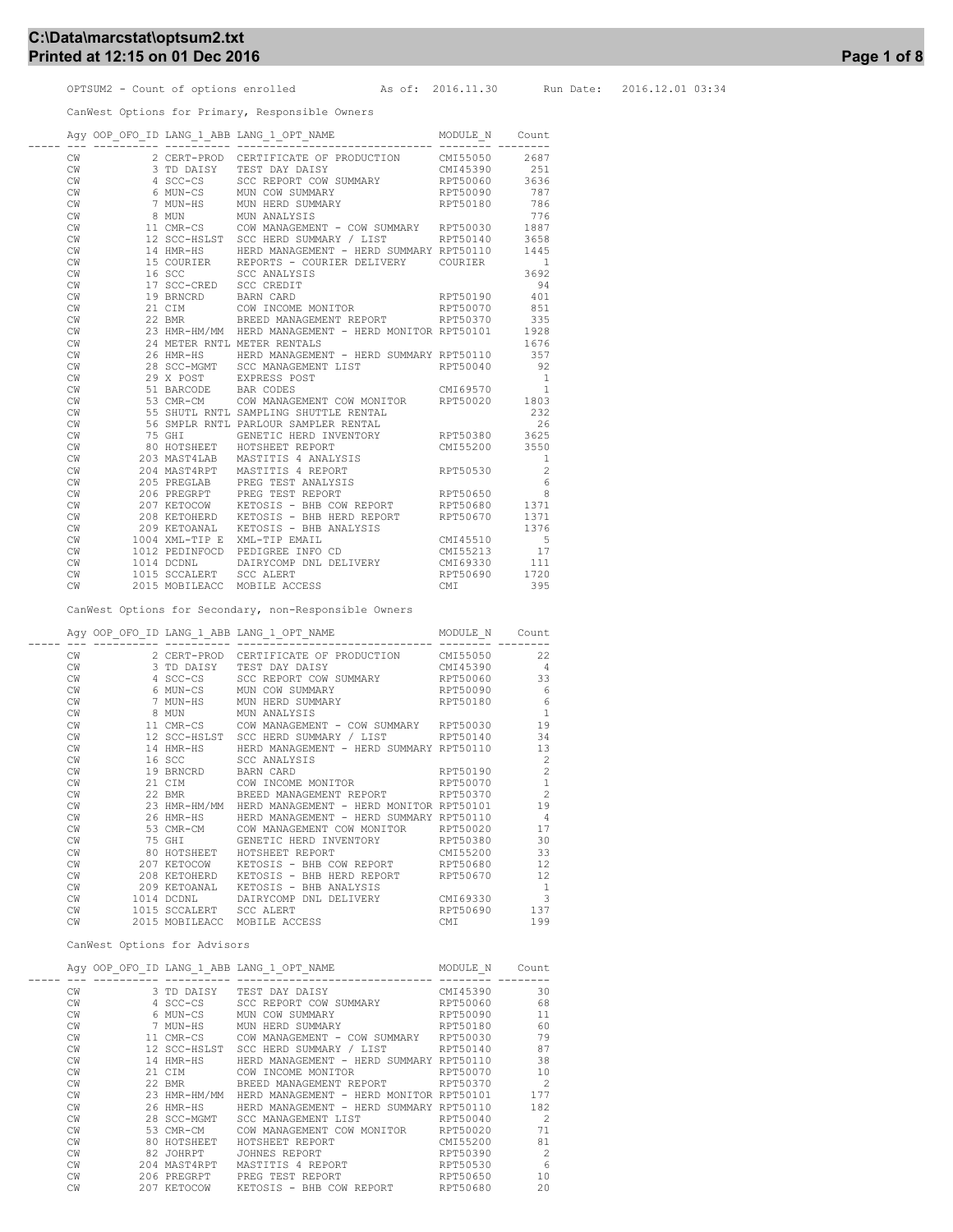## C:\Data\marcstat\optsum2.txt Printed at 12:15 on 01 Dec 2016 **Page 2 of 8** Page 2 of 8

| СW | 208 KETOHERD<br>KETOSIS - BHB HERD REPORT | RPT50670 | 24 |
|----|-------------------------------------------|----------|----|
| СW | 1004 XML-TIP E XML-TIP EMAIL              | CMT45510 | 55 |
| СW | 1006 D/T E-MAIL DAISY/TIP - E-MAIL        | CMT45410 |    |
| СW | 1015 SCCALERT SCC ALERT                   | RPT50690 |    |
| СW | 2015 MOBILEACC<br>MOBILE ACCESS           | CMT      |    |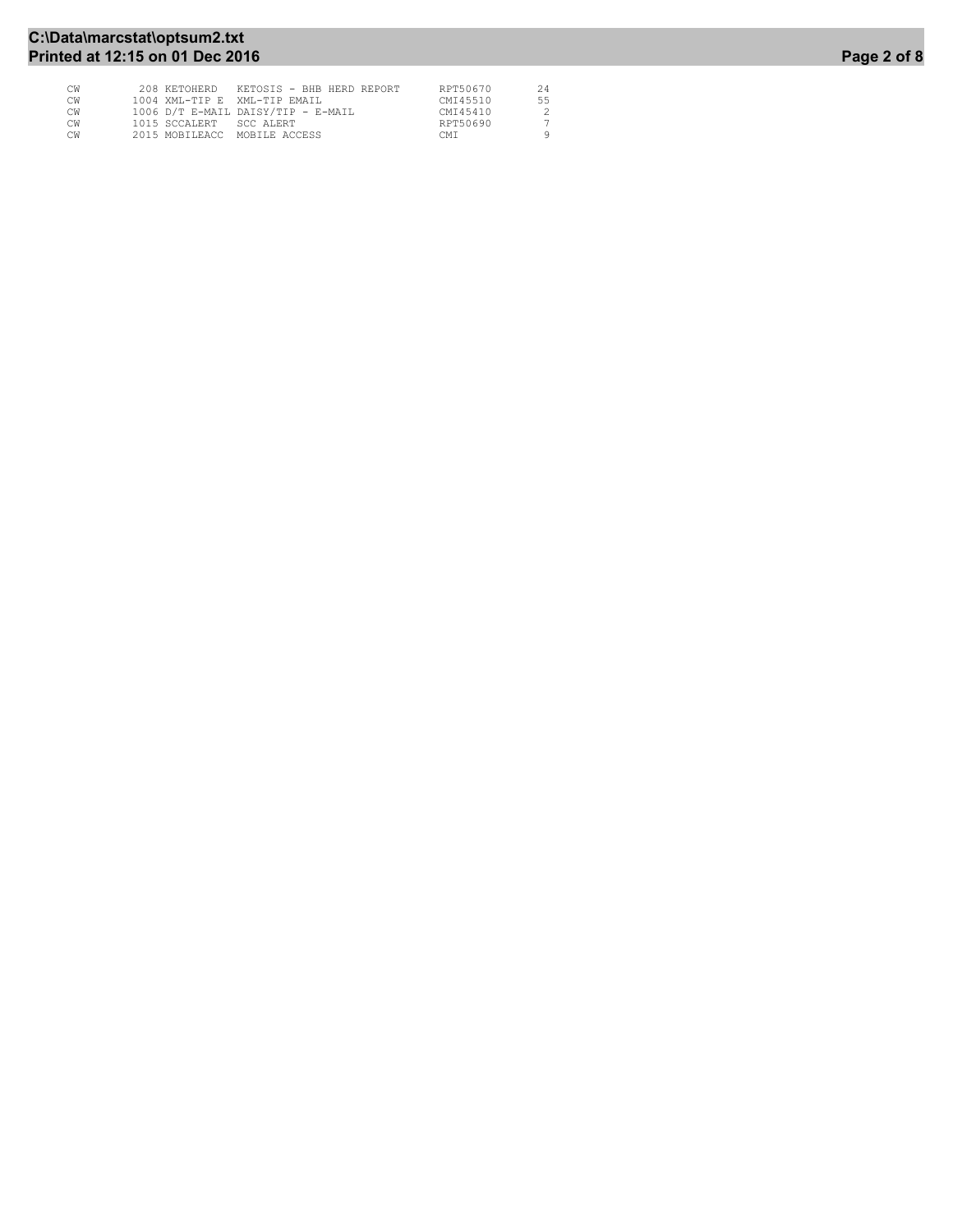Western Options for Primary, Responsible Owners

|           |                         | $\verb Agy OOP_OFOID LANG_1_ABB LANG_1_OPT_NAME   \hspace*{2.5cm} \verb MODULE_N   \hspace*{2.5cm} \verb Count   \hspace*{2.5cm} \verb Count   \hspace*{2.5cm}$ |          |                |
|-----------|-------------------------|-----------------------------------------------------------------------------------------------------------------------------------------------------------------|----------|----------------|
| WС        |                         | 2 CERT-PROD CERTIFICATE OF PRODUCTION CMI55050                                                                                                                  |          | 791            |
| WС        | 3 TD DAISY              | TEST DAY DAISY                                                                                                                                                  | CMI45390 | 106            |
| WС        |                         | 4 SCC-CS SCC REPORT COW SUMMARY RPT50060                                                                                                                        |          | 911            |
| WС        |                         | 6 MUN-CS MUN COW SUMMARY 6 RPT50090                                                                                                                             |          | 142            |
| WС        |                         | 7 MUN-HS MUN HERD SUMMARY                                                                                                                                       | RPT50180 | 142            |
| WС        |                         | 8 MUN MUN ANALYSIS                                                                                                                                              |          | 142            |
| WС        |                         | 11 CMR-CS COW MANAGEMENT - COW SUMMARY RPT50030 447                                                                                                             |          |                |
| WС        |                         | 12 SCC-HSLST SCC HERD SUMMARY / LIST RPT50140 925                                                                                                               |          |                |
| WС        |                         | 16 SCC SCC ANALYSIS                                                                                                                                             |          | 942            |
| WС        | 17 SCC-CRED SCC CREDIT  |                                                                                                                                                                 |          | 32             |
| WС        | 19 BRNCRD BARN CARD     | RPT50190                                                                                                                                                        |          | $-5$           |
| WС        |                         | 21 CIM COW INCOME MONITOR                                                                                                                                       | RPT50070 | 108            |
| WС        |                         | 22 BMR BREED MANAGEMENT REPORT RPT50370                                                                                                                         |          | 28             |
| WС        |                         | 23 HMR-HM/MM HERD MANAGEMENT - HERD MONITOR RPT50101 583                                                                                                        |          |                |
| WС        |                         | 24 METER RNTL METER RENTALS                                                                                                                                     |          | 24             |
| WС        |                         | 26 HMR-HS     HERD MANAGEMENT - HERD SUMMARY RPT50110     357                                                                                                   |          |                |
| WС        |                         | 28 SCC-MGMT SCC MANAGEMENT LIST 6 RPT50040 92                                                                                                                   |          |                |
| WС        |                         | 29 X POST EXPRESS POST                                                                                                                                          |          | $\overline{1}$ |
| WС        |                         | 53 CMR-CM COW MANAGEMENT COW MONITOR RPT50020 482                                                                                                               |          |                |
| WС        |                         | 55 SHUTL RNTL SAMPLING SHUTTLE RENTAL                                                                                                                           |          | 67             |
| WС        |                         | TO GENETIC HERD INVENTORY<br>TO HI GENETIC HERD INVENTORY<br>203 MAST4LAB MASTITIS 4 ANALYSIS                                                                   |          | 919            |
| WС        |                         |                                                                                                                                                                 |          | 923            |
| WС        |                         |                                                                                                                                                                 |          | $\mathbf{1}$   |
| WС        |                         | 204 MAST4RPT MASTITIS 4 REPORT                                                                                                                                  | RPT50530 | $\mathbf{1}$   |
| WС        |                         | 205 PREGLAB PREG TEST ANALYSIS                                                                                                                                  |          | $\mathbf{1}$   |
| WС        |                         | 206 PREGRPT PREG TEST REPORT                                                                                                                                    | RPT50650 | $\overline{1}$ |
| WС        |                         | 207 KETOCOW       KETOSIS  – BHB COW REPORT             RPT50680                                                                                                |          | 381            |
| WС        |                         | 208 KETOHERD    KETOSIS – BHB HERD REPORT        RPT50670                                                                                                       |          | 381            |
| WC        |                         | 209 KETOANAL KETOSIS - BHB ANALYSIS                                                                                                                             |          | 383            |
| WC        |                         | 1012 PEDINFOCD PEDIGREE INFO CD                                                                                                                                 | CMI55213 | 12             |
| <b>WC</b> |                         | 1014 DCDNL DAIRYCOMP DNL DELIVERY CMI69330                                                                                                                      |          | 76             |
| WС        | 1015 SCCALERT SCC ALERT |                                                                                                                                                                 | RPT50690 | 652            |
| WС        |                         | 2015 MOBILEACC MOBILE ACCESS                                                                                                                                    | CMI      | 178            |

Western Options for Secondary, non-Responsible Owners

|    |                | Agy OOP OFO ID LANG 1 ABB LANG 1 OPT NAME | MODULE N | Count                      |
|----|----------------|-------------------------------------------|----------|----------------------------|
|    |                |                                           |          |                            |
| WС | 2 CERT-PROD    | CERTIFICATE OF PRODUCTION                 | CMI55050 | 12                         |
| WС | 3 TD DAISY     | CMI45390<br>TEST DAY DAISY                |          | $\overline{\phantom{0}}$ 2 |
| WС | 4 SCC-CS       | SCC REPORT COW SUMMARY RPT50060           |          | 14                         |
| WС | 6 MUN-CS       | MUN COW SUMMARY                           | RPT50090 | 3                          |
| WС | 7 MUN-HS       | MUN HERD SUMMARY                          | RPT50180 | 3                          |
| WС | 11 CMR-CS      | COW MANAGEMENT - COW SUMMARY              | RPT50030 | 5                          |
| WС | 12 SCC-HSLST   | SCC HERD SUMMARY / LIST RPT50140          |          | 14                         |
| WС | 16 SCC         | SCC ANALYSIS                              |          | $\overline{1}$             |
| WС | 23 HMR-HM/MM   | HERD MANAGEMENT - HERD MONITOR RPT50101   |          | 11                         |
| WС | 26 HMR-HS      | HERD MANAGEMENT - HERD SUMMARY RPT50110   |          | $\overline{4}$             |
| WС | 53 CMR-CM      | COW MANAGEMENT COW MONITOR RPT50020       |          | 10                         |
| WС | 75 GHI         | GENETIC HERD INVENTORY                    | RPT50380 | 14                         |
| WС | 80 HOTSHEET    | CMI55200<br>HOTSHEET REPORT               |          | 14                         |
| WС | 207 KETOCOW    | KETOSIS - BHB COW REPORT                  | RPT50680 | 5                          |
| WС | 208 KETOHERD   | KETOSIS - BHB HERD REPORT                 | RPT50670 | 5                          |
| WС | 209 KETOANAL   | KETOSIS - BHB ANALYSIS                    |          | 1                          |
| WС | 1014 DCDNL     | DAIRYCOMP DNL DELIVERY                    | CMI69330 | $\overline{c}$             |
| WС | 1015 SCCALERT  | <b>SCC ALERT</b>                          | RPT50690 | 80                         |
| WС | 2015 MOBILEACC | MOBILE ACCESS                             | CMI      | 94                         |
|    |                |                                           |          |                            |

Western Options for Advisors

|    |      |              | Agy OOP OFO ID LANG 1 ABB LANG 1 OPT NAME   | MODULE N         | Count          |
|----|------|--------------|---------------------------------------------|------------------|----------------|
| WС | 3.   | TD DAISY     | TEST DAY DAISY                              | CMI45390         | 4              |
| WС |      | 4 SCC-CS     | SCC<br>REPORT COW SUMMARY                   | RPT50060         | 36             |
| WС |      | 6 MUN-CS     | COW SUMMARY<br>MUN                          | RPT50090         | $\overline{4}$ |
| WС |      | 7 MUN-HS     | <b>MUN</b><br>HERD SUMMARY                  | RPT50180         | 50             |
| WС |      | 11 CMR-CS    | COW MANAGEMENT -<br>COW SUMMARY             | RPT50030         | 54             |
| WС |      | 12 SCC-HSLST | SCC HERD SUMMARY / LIST                     | RPT50140         | 55             |
| WС |      | 22 BMR       | BREED MANAGEMENT REPORT                     | RPT50370         | $\mathbf{1}$   |
| WС |      | 23 HMR-HM/MM | HERD MANAGEMENT<br>HERD<br>$\hspace{0.1mm}$ | MONITOR RPT50101 | 137            |
| WС | 26   | HMR-HS       | HERD<br>HERD MANAGEMENT -                   | SUMMARY RPT50110 | 182            |
| WС | 2.8  | SCC-MGMT     | SCC MANAGEMENT LIST                         | RPT50040         | $\mathfrak{D}$ |
| WС | 53   | $CMR-CM$     | COW MANAGEMENT COW MONITOR                  | RPT50020         | 43             |
| WС | 80   | HOTSHEET     | HOTSHEET REPORT                             | CMT55200         | 62             |
| WС | 204  | MAST4RPT     | MASTITIS<br>4 REPORT                        | RPT50530         | 3              |
| WС | 206  | PREGRPT      | PREG TEST REPORT                            | RPT50650         | 2              |
| WС |      | 207 KETOCOW  | KETOSIS<br><b>BHB</b><br>COW REPORT         | RPT50680         | 8              |
| WС | 208  | KETOHERD     | <b>BHB</b><br>KETOSIS -<br>HERD REPORT      | RPT50670         | 8              |
| WС | 1015 | SCCALERT     | SCC ALERT                                   | RPT50690         | $\overline{c}$ |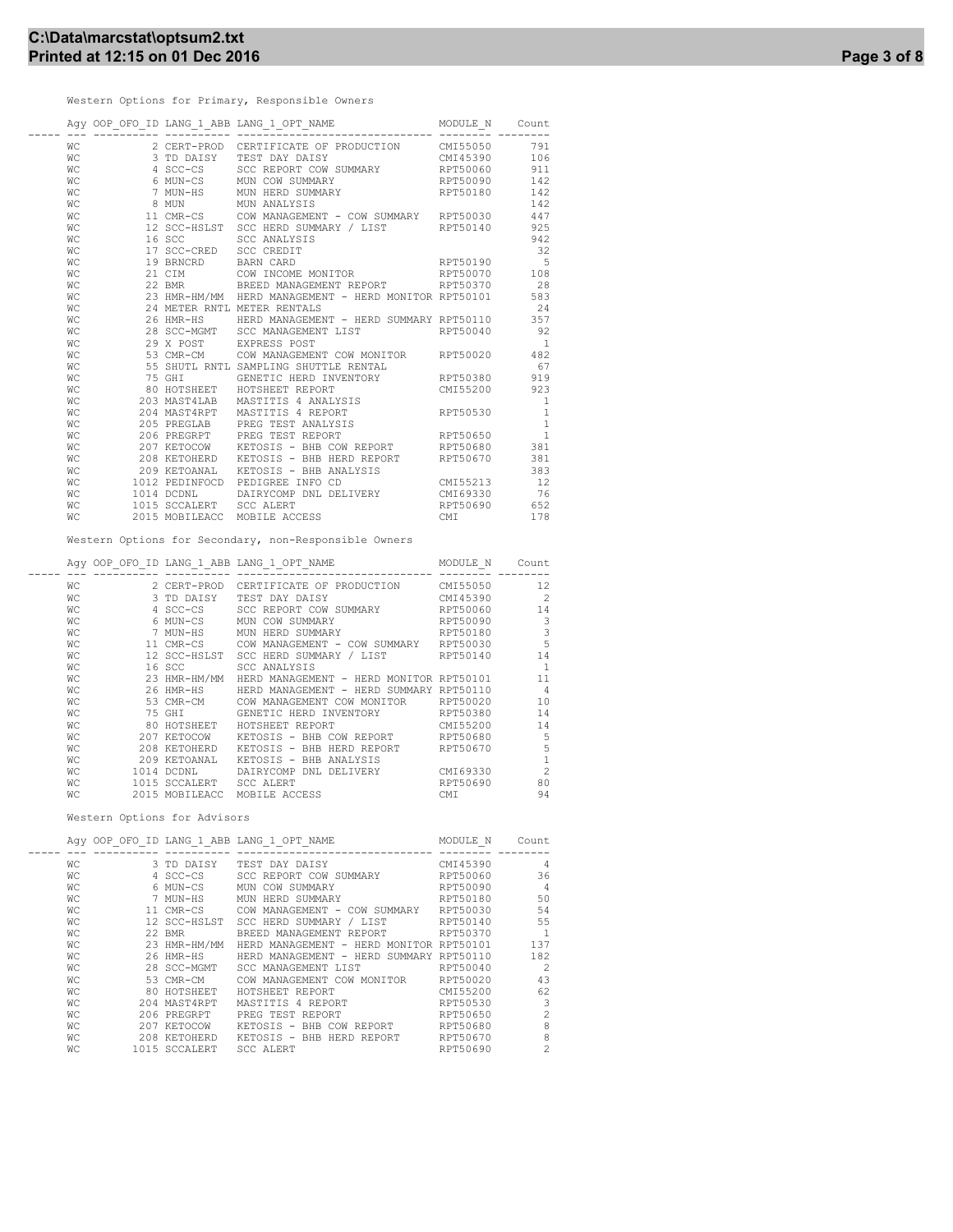Ontario Options for Primary, Responsible Owners

|                            |                      |                                                                                                                                                                                                                                          | Count             |
|----------------------------|----------------------|------------------------------------------------------------------------------------------------------------------------------------------------------------------------------------------------------------------------------------------|-------------------|
| ON                         |                      | 2 CERT-PROD CERTIFICATE OF PRODUCTION CM155050 1896<br>3 TD DAISY TEST DAY DAISY CM145390 145<br>4 SCC-CS SCC REPORT COW SUMMARY RPT50060 2725<br>6 MUN-CS MUN COW SUMMARY RPT50060 645<br>7 MUN-HS MUN HARD SUMMARY RPT50180 645<br>7 M |                   |
| ON                         |                      |                                                                                                                                                                                                                                          |                   |
| ON                         |                      |                                                                                                                                                                                                                                          |                   |
| ON                         |                      |                                                                                                                                                                                                                                          |                   |
| ON                         |                      |                                                                                                                                                                                                                                          |                   |
| ON                         |                      |                                                                                                                                                                                                                                          |                   |
| ON                         |                      |                                                                                                                                                                                                                                          |                   |
| ON                         |                      |                                                                                                                                                                                                                                          |                   |
| ON                         |                      |                                                                                                                                                                                                                                          |                   |
| ON                         |                      | 15 COURIER REPORTS - COURIER DELIVERY COURIER                                                                                                                                                                                            | $\qquad \qquad 1$ |
| ON                         |                      | 16 SCC SCC ANALYSIS<br>17 SCC-CRED SCC CREDIT                                                                                                                                                                                            | 2750              |
| ON                         |                      |                                                                                                                                                                                                                                          | 62                |
| ON                         |                      |                                                                                                                                                                                                                                          |                   |
| ON                         |                      | 19 BRNCRD BARN CARD RPT50190 396<br>21 CIM COW INCOME MONITOR RPT50070 743<br>22 BMR BREED MANAGEMENT REPORT RPT50370 307<br>23 HMR-HM/MM HERD MANAGEMENT - HERD MONITOR RPT50101 1345                                                   |                   |
| ON                         |                      |                                                                                                                                                                                                                                          |                   |
| ON                         |                      |                                                                                                                                                                                                                                          |                   |
| ON                         |                      | 24 METER RNTL METER RENTALS                                                                                                                                                                                                              | 1652              |
| ON                         | 51 BARCODE BAR CODES | CMI69570 1                                                                                                                                                                                                                               |                   |
| ON                         |                      | 53 CMR-CM COW MANAGEMENT COW MONITOR RPT50020 1321                                                                                                                                                                                       |                   |
|                            |                      |                                                                                                                                                                                                                                          |                   |
|                            |                      |                                                                                                                                                                                                                                          |                   |
|                            |                      |                                                                                                                                                                                                                                          |                   |
|                            |                      |                                                                                                                                                                                                                                          |                   |
|                            |                      |                                                                                                                                                                                                                                          |                   |
|                            |                      |                                                                                                                                                                                                                                          |                   |
|                            |                      |                                                                                                                                                                                                                                          | $\frac{5}{7}$     |
|                            |                      |                                                                                                                                                                                                                                          |                   |
|                            |                      |                                                                                                                                                                                                                                          |                   |
|                            |                      | ON 205 PREGLAB PREG TEST ANALYSIS AT A CONSUMER PREG TEST ANALYSIS S<br>205 PREGLAB PREG TEST REPORT RPT50650 7<br>207 KETOCOW KETOSIS – BHB COW REPORT RPT50680 990<br>208 KETOHARL KETOSIS – BHB HRAD REPORT RPT50670 990<br>209 KET   |                   |
|                            |                      |                                                                                                                                                                                                                                          |                   |
|                            |                      |                                                                                                                                                                                                                                          |                   |
|                            |                      | ON 1014 DCDNL DAIRYCOMP DNL DELIVERY CMI69330 35                                                                                                                                                                                         |                   |
| ON 1015 SCCALERT SCC ALERT |                      |                                                                                                                                                                                                                                          |                   |
| ON                         |                      | 35<br>RPT50690 1068<br>CMT 210<br>2015 MOBILEACC MOBILE ACCESS                                                                                                                                                                           |                   |
|                            |                      | Ontario Options for Secondary, non-Responsible Owners                                                                                                                                                                                    |                   |
|                            |                      | NAME MODULE_N Count<br>Prv OOP OFO ID LANG 1 ABB LANG 1 OPT NAME                                                                                                                                                                         |                   |

|    |                | FIV OOF OFO ID LANG I ABB LANG I OFT NAME | MODULE N | count          |
|----|----------------|-------------------------------------------|----------|----------------|
| ON | 2 CERT-PROD    | CERTIFICATE OF PRODUCTION                 | CMI55050 | 10             |
| ON | 3 TD DAISY     | TEST DAY DAISY                            | CMT45390 | $\overline{2}$ |
| ON | 4 SCC-CS       | SCC REPORT COW SUMMARY                    | RPT50060 | 19             |
| ON | 6 MUN-CS       | MUN COW SUMMARY                           | RPT50090 | 3              |
| ON | 7 MUN-HS       | MUN HERD SUMMARY                          | RPT50180 | 3              |
| ON | 8 MUN          | MUN ANALYSIS                              |          | $\mathbf{1}$   |
| ON | 11 CMR-CS      | COW MANAGEMENT - COW SUMMARY              | RPT50030 | 14             |
| ON | 12 SCC-HSLST   | SCC HERD SUMMARY / LIST                   | RPT50140 | 20             |
| ON | 14 HMR-HS      | HERD MANAGEMENT - HERD SUMMARY RPT50110   |          | 13             |
| ON | 16 SCC         | SCC ANALYSIS                              |          | $\mathbf{1}$   |
| ON | 19 BRNCRD      | <b>BARN CARD</b>                          | RPT50190 | $\overline{c}$ |
|    |                |                                           |          | $\mathbf{1}$   |
| ON | 21 CIM         | COW INCOME MONITOR                        | RPT50070 |                |
| ON | 22 BMR         | BREED MANAGEMENT REPORT                   | RPT50370 | $\overline{c}$ |
| ON | 23 HMR-HM/MM   | HERD MANAGEMENT - HERD MONITOR RPT50101   |          | 8              |
| ON | 53 CMR-CM      | COW MANAGEMENT COW MONITOR                | RPT50020 | $\overline{7}$ |
| ON | 75 GHI         | GENETIC HERD INVENTORY                    | RPT50380 | 16             |
| ON | 80 HOTSHEET    | HOTSHEET REPORT                           | CMI55200 | 19             |
| ON | 207 KETOCOW    | KETOSIS -<br>BHB COW REPORT               | RPT50680 | 7              |
| ON | 208 KETOHERD   | KETOSIS - BHB HERD REPORT                 | RPT50670 | 7              |
| ON | 1014 DCDNL     | DAIRYCOMP DNL DELIVERY                    | CMI69330 | $\mathbf{1}$   |
| ON | 1015 SCCALERT  | <b>SCC ALERT</b>                          | RPT50690 | 57             |
| ON | 2015 MOBILEACC | MOBILE ACCESS                             | CMI      | 105            |
|    |                |                                           |          |                |

Ontario Options for Advisors

|     |                         | Prv OOP OFO ID LANG_1_ABB LANG_1_OPT_NAME                | MODULE N | Count          |
|-----|-------------------------|----------------------------------------------------------|----------|----------------|
|     |                         |                                                          |          |                |
| ON  |                         | 3 TD DAISY TEST DAY DAISY                                | CMI45390 | 26             |
| ON  |                         | 4 SCC-CS SCC REPORT COW SUMMARY RPT50060                 |          | 32             |
| ON  |                         | 6 MUN-CS MUN COW SUMMARY                                 | RPT50090 | $\overline{7}$ |
| ON  |                         | 7 MUN-HS MUN HERD SUMMARY RPT50180                       |          | 10             |
| ON  |                         | 11 CMR-CS COW MANAGEMENT - COW SUMMARY RPT50030          |          | 25             |
| ON  |                         | 12 SCC-HSLST SCC HERD SUMMARY / LIST RPT50140            |          | 32             |
| ON  |                         | 14 HMR-HS      HERD MANAGEMENT - HERD SUMMARY RPT50110   |          | 38             |
| ON  |                         | 21 CIM COW INCOME MONITOR RPT50070                       |          | 10             |
| ON  |                         | 22 BMR BREED MANAGEMENT REPORT RPT50370                  |          | $\overline{1}$ |
| ON  |                         | 23 HMR-HM/MM HERD MANAGEMENT - HERD MONITOR RPT50101     |          | 40             |
| ON  |                         | 53 CMR-CM COW MANAGEMENT COW MONITOR                     | RPT50020 | 28             |
| ON  |                         | 80 HOTSHEET HOTSHEET REPORT CMI55200                     |          | 19             |
| ON  |                         | 82 JOHRPT JOHNES REPORT                                  | RPT50390 | $\sim$ 2       |
| ON  |                         | 204 MAST4RPT - MASTITIS 4 REPORT                         | RPT50530 | $\overline{3}$ |
| ON  |                         | 206 PREGRPT PREG TEST REPORT                             | RPT50650 | 8              |
| ON  |                         | 207 KETOCOW KETOSIS - BHB COW REPORT                     | RPT50680 | 12             |
| ON  |                         | 208 KETOHERD    KETOSIS – BHB HERD REPORT       RPT50670 |          | 16             |
| ON  |                         | CMI45510<br>1004 XML-TIP E XML-TIP EMAIL                 |          | 55             |
| ON  |                         | $1006$ D/T E-MAIL DAISY/TIP - E-MAIL $CMI45410$          |          | $\overline{c}$ |
| ON. | 1015 SCCALERT SCC ALERT |                                                          | RPT50690 | 5              |
| ON  |                         | 2015 MOBILEACC MOBILE ACCESS                             | CMI      | 9              |
|     |                         |                                                          |          |                |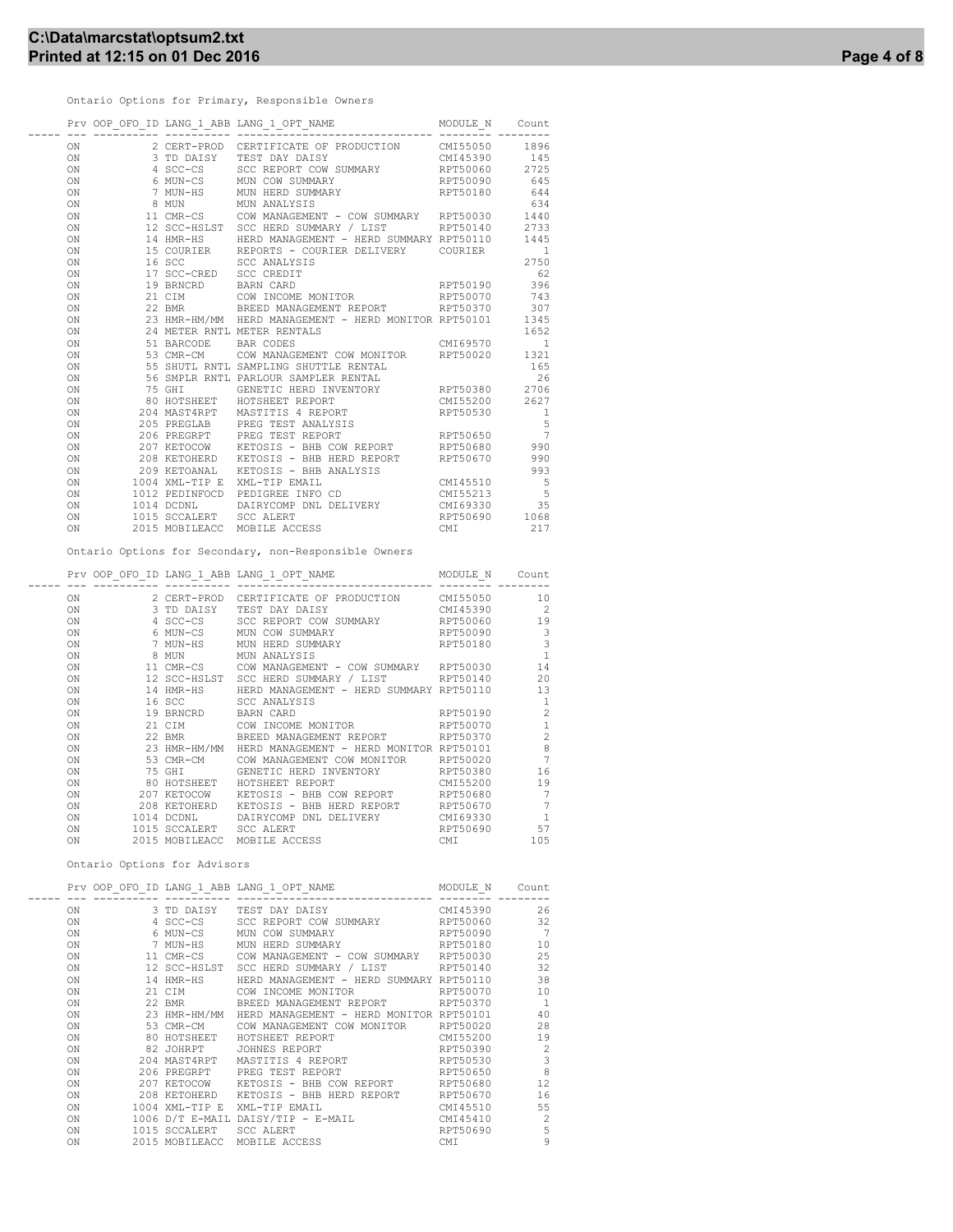Manitoba Options for Primary, Responsible Owners

|           |                         | Prv OOP_OFO_ID LANG_1_ABB LANG_1_OPT_NAME MODULE_N          |             | Count          |
|-----------|-------------------------|-------------------------------------------------------------|-------------|----------------|
| <b>MB</b> | 2 CERT-PROD             | CERTIFICATE OF PRODUCTION CMI55050                          |             | 146            |
| <b>MB</b> | 3 TD DAISY              | TEST DAY DAISY                                              | CMI45390 10 |                |
| MB        | 4 SCC-CS                | SCC REPORT COW SUMMARY RPT50060                             |             | 171            |
| <b>MB</b> | 6 MUN-CS                | RPT50090<br>MUN COW SUMMARY                                 |             | 9              |
| <b>MB</b> |                         | 7 MUN-HS MUN HERD SUMMARY                                   | RPT50180    | 9              |
| <b>MB</b> |                         | 8 MUN MUN ANALYSIS                                          |             | $\overline{9}$ |
| <b>MB</b> |                         | 11 CMR-CS COW MANAGEMENT - COW SUMMARY RPT50030             |             | 55             |
| <b>MB</b> |                         | 12 SCC-HSLST SCC HERD SUMMARY / LIST RPT50140               |             | 171            |
| <b>MB</b> | 16 SCC 200              | SCC ANALYSTS                                                |             | 173            |
| MB        | 17 SCC-CRED SCC CREDIT  |                                                             |             | 7              |
| <b>MB</b> | 19 BRNCRD BARN CARD     |                                                             | RPT50190    | 5              |
| <b>MB</b> |                         | 21 CIM COW INCOME MONITOR                                   | RPT50070    | 37             |
| <b>MB</b> |                         |                                                             |             | - 7            |
| <b>MB</b> |                         | 23 HMR-HM/MM   HERD MANAGEMENT – HERD MONITOR RPT50101      |             | 130            |
| <b>MB</b> |                         | 24 METER RNTL METER RENTALS                                 |             | 24             |
| <b>MB</b> |                         | 26 HMR-HS HERD MANAGEMENT - HERD SUMMARY RPT50110 41        |             |                |
| <b>MB</b> |                         | 28 SCC-MGMT SCC MANAGEMENT LIST RPT50040                    |             | $\overline{4}$ |
| <b>MB</b> | 53 CMR-CM               | COW MANAGEMENT COW MONITOR RPT50020                         |             | 116            |
| <b>MB</b> |                         | 55 SHUTL RNTL SAMPLING SHUTTLE RENTAL                       |             | 7              |
| MB        | 75 GHI                  | GENETIC HERD INVENTORY RPT50380                             |             | 172            |
| <b>MB</b> |                         | 80 HOTSHEET HOTSHEET REPORT                                 | CMT55200    | 170            |
| MB        |                         | 207 KETOCOW     KETOSIS – BHB COW REPORT           RPT50680 |             | 40             |
| <b>MB</b> |                         | 208 KETOHERD KETOSIS - BHB HERD REPORT RPT50670             |             | 40             |
| MB        | 209 KETOANAL            | KETOSIS - BHB ANALYSIS                                      |             | 40             |
| <b>MB</b> |                         | 1012 PEDINFOCD PEDIGREE INFO CD                             | CMT55213    | <sup>1</sup>   |
| <b>MB</b> | 1014 DCDNL              | DAIRYCOMP DNL DELIVERY CMI69330                             |             | $\overline{4}$ |
| MB        | 1015 SCCALERT SCC ALERT |                                                             | RPT50690    | 146            |
| <b>MB</b> |                         | 2015 MOBILEACC MOBILE ACCESS                                | CMI         | 28             |

Manitoba Options for Secondary, non-Responsible Owners

|           | Prv OOP OFO |                | ID LANG 1 ABB LANG 1 OPT NAME           | MODULE N   | Count |
|-----------|-------------|----------------|-----------------------------------------|------------|-------|
|           |             |                |                                         |            |       |
| МB        |             | 2 CERT-PROD    | CERTIFICATE OF PRODUCTION               | CMI55050   |       |
| <b>MB</b> |             | 4 SCC-CS       | SCC REPORT COW SUMMARY                  | RPT50060   |       |
| <b>MB</b> |             | 12 SCC-HSLST   | SCC HERD SUMMARY / LIST                 | RPT50140   |       |
| MB        |             | 23 HMR-HM/MM   | HERD MANAGEMENT - HERD MONITOR RPT50101 |            |       |
| <b>MB</b> |             | 53 CMR-CM      | COW MANAGEMENT COW MONITOR              | RPT50020   |       |
| <b>MB</b> |             | 75 GHT         | GENETIC HERD INVENTORY                  | RPT50380   |       |
| <b>MB</b> |             | 80 HOTSHEET    | HOTSHEET REPORT                         | CMI55200   |       |
| <b>MB</b> |             | 1015 SCCALERT  | SCC ALERT                               | RPT50690   |       |
| <b>MB</b> |             | 2015 MOBILEACC | MOBILE ACCESS                           | <b>CMT</b> | 14    |

Manitoba Options for Advisors

|           |               | Prv OOP OFO ID LANG 1 ABB LANG 1 OPT NAME | MODULE N | Count          |
|-----------|---------------|-------------------------------------------|----------|----------------|
|           |               |                                           |          |                |
| MB        | 3 TD DAISY    | TEST DAY DAISY                            | CMI45390 | 1              |
| MB        | 4 SCC-CS      | SCC REPORT COW SUMMARY                    | RPT50060 | 4              |
| MB        | 6 MUN-CS      | MUN COW SUMMARY                           | RPT50090 | 1              |
| MB        | 7 MUN-HS      | MUN HERD SUMMARY                          | RPT50180 | 35             |
| MB        | 11 CMR-CS     | COW MANAGEMENT - COW SUMMARY              | RPT50030 | 17             |
| MB        | 12 SCC-HSLST  | SCC HERD SUMMARY / LIST                   | RPT50140 | 12             |
| MB        | 22 BMR        | BREED MANAGEMENT REPORT                   | RPT50370 | $\overline{1}$ |
| MB        | 23 HMR-HM/MM  | HERD MANAGEMENT - HERD MONITOR RPT50101   |          | 34             |
| MB        | 26 HMR-HS     | HERD MANAGEMENT - HERD SUMMARY RPT50110   |          | 52             |
| MB        | 28 SCC-MGMT   | SCC MANAGEMENT LIST                       | RPT50040 | $\mathbf{1}$   |
| MB        | 53 CMR-CM     | COW MANAGEMENT COW MONITOR                | RPT50020 | 5              |
| МB        | 80 HOTSHEET   | HOTSHEET REPORT                           | CMT55200 | 36             |
| MB        | 207 KETOCOW   | KETOSIS - BHB COW REPORT                  | RPT50680 | $\overline{2}$ |
| MB        | 208 KETOHERD  | KETOSIS - BHB HERD REPORT                 | RPT50670 | $\overline{c}$ |
| <b>MB</b> | 1015 SCCALERT | SCC ALERT                                 | RPT50690 | $\mathbf{1}$   |
|           |               |                                           |          |                |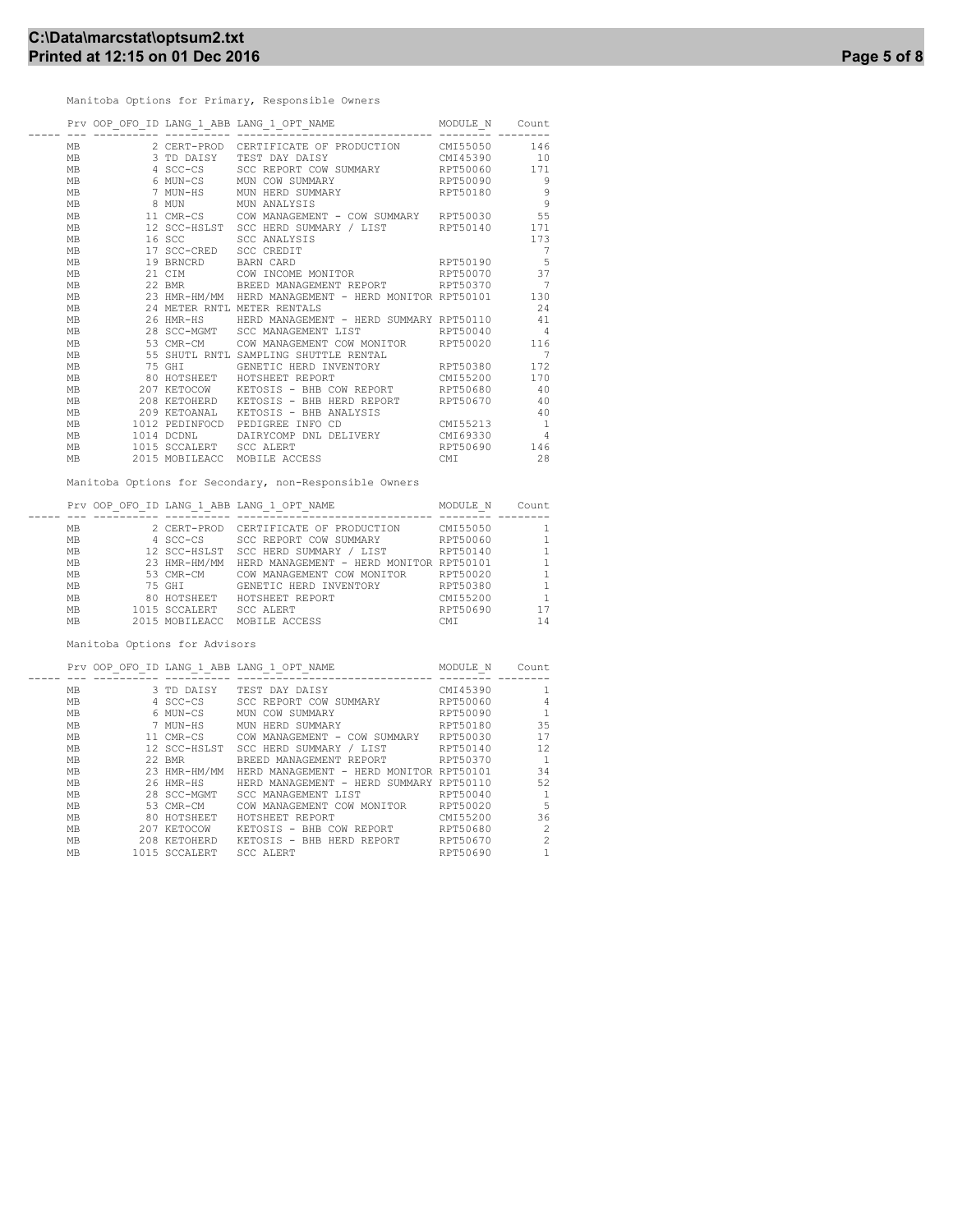Saskatchewan Options for Primary, Responsible Owners

|     |                         | Prv OOP OFO ID LANG 1 ABB LANG 1 OPT NAME                 | MODULE N Count |                         |
|-----|-------------------------|-----------------------------------------------------------|----------------|-------------------------|
| SK  |                         | 2 CERT-PROD CERTIFICATE OF PRODUCTION CMI55050            |                | 79                      |
| SK  | 3 TD DAISY              | CMI45390<br>TEST DAY DAISY                                |                | 16                      |
| SK  |                         | 4 SCC-CS SCC REPORT COW SUMMARY RPT50060                  |                | 90                      |
| SK  |                         | RPT50090<br>6 MUN-CS MUN COW SUMMARY                      |                | 20                      |
| SK  |                         | 7 MUN-HS MUN HERD SUMMARY                                 | RPT50180       | 20                      |
| SK  |                         | 8 MUN MUN ANALYSIS                                        |                | 21                      |
| SK  |                         | 11 CMR-CS COW MANAGEMENT - COW SUMMARY RPT50030           |                | 42                      |
| SK. |                         | 12 SCC-HSLST SCC HERD SUMMARY / LIST RPT50140             |                | 91                      |
| SK  |                         | 16 SCC SCC ANALYSIS                                       |                | 91                      |
| SK. | 17 SCC-CRED SCC CREDIT  |                                                           |                | $\overline{4}$          |
| SK. |                         | 21 CIM COW INCOME MONITOR RPT50070                        |                | 22                      |
| SK. |                         | 22 BMR     BREED MANAGEMENT REPORT     RPT50370           |                | $\overline{\mathbf{3}}$ |
| SK  |                         | 23 HMR-HM/MM HERD MANAGEMENT - HERD MONITOR RPT50101      |                | 50                      |
| SK  |                         | 26 HMR-HS       HERD MANAGEMENT – HERD SUMMARY RPT50110   |                | 42                      |
| SK  |                         | 28 SCC-MGMT SCC MANAGEMENT LIST RPT50040                  |                | 27                      |
| SK. |                         | 29 X POST EXPRESS POST                                    |                | -1                      |
| SK. |                         | 53 CMR-CM COW MANAGEMENT COW MONITOR RPT50020             |                | 48                      |
| SK. |                         | 55 SHUTL RNTL SAMPLING SHUTTLE RENTAL                     |                | 5                       |
| SK  |                         |                                                           |                | 89                      |
| SK  |                         | 80 HOTSHEET HOTSHEET REPORT                               | CMI55200       | 90                      |
| SK. |                         | 207 KETOCOW     KETOSIS - BHB COW REPORT         RPT50680 |                | 51                      |
| SK  |                         | 208 KETOHERD KETOSIS - BHB HERD REPORT RPT50670           |                | 51                      |
| SK  |                         | 209 KETOANAL   KETOSIS - BHB ANALYSIS                     |                | 52                      |
|     |                         | SK 1014 DCDNL DAIRYCOMP DNL DELIVERY CMI69330             |                | 7                       |
| SK  | 1015 SCCALERT SCC ALERT |                                                           | RPT50690       | 60                      |
| SK  |                         | 2015 MOBILEACC MOBILE ACCESS                              | CMI            | 21                      |
|     |                         |                                                           |                |                         |

Saskatchewan Options for Secondary, non-Responsible Owners

|     |                | Prv OOP OFO ID LANG 1 ABB LANG 1 OPT NAME | MODULE N | Count          |
|-----|----------------|-------------------------------------------|----------|----------------|
| SK. | 2 CERT-PROD    | CERTIFICATE OF PRODUCTION                 | CMI55050 | 2              |
| SK  | 4 SCC-CS       | SCC REPORT COW SUMMARY                    | RPT50060 | 3              |
|     |                |                                           |          |                |
| SK  | 6 MUN-CS       | MUN COW SUMMARY                           | RPT50090 |                |
| SK  | 7 MUN-HS       | MUN HERD SUMMARY                          | RPT50180 | $\mathbf{1}$   |
| SK  | 11 CMR-CS      | COW MANAGEMENT - COW SUMMARY              | RPT50030 |                |
| SK  | 12 SCC-HSLST   | SCC HERD SUMMARY / LIST                   | RPT50140 | 3              |
| SK  | 16 SCC         | SCC ANALYSIS                              |          |                |
| SK  | 23 HMR-HM/MM   | HERD MANAGEMENT - HERD MONITOR RPT50101   |          | 2              |
| SK  | 26 HMR-HS      | HERD MANAGEMENT - HERD SUMMARY RPT50110   |          |                |
| SK  | 53 CMR-CM      | COW MANAGEMENT COW MONITOR                | RPT50020 | $\overline{c}$ |
| SK  | 75 GHI         | GENETIC HERD INVENTORY                    | RPT50380 | 3              |
| SK  | 80 HOTSHEET    | HOTSHEET REPORT                           | CMI55200 | 3              |
| SK  | 207 KETOCOW    | KETOSIS - BHB COW REPORT                  | RPT50680 | $\overline{c}$ |
| SK  | 208 KETOHERD   | KETOSIS - BHB HERD REPORT                 | RPT50670 | $\mathfrak{D}$ |
| SK  | 209 KETOANAL   | KETOSIS - BHB ANALYSIS                    |          |                |
| SK  | 1014 DCDNL     | DATRYCOMP DNL DELIVERY                    | CMI69330 |                |
| SK  | 1015 SCCALERT  | <b>SCC ALERT</b>                          | RPT50690 | 8              |
| SK  | 2015 MOBILEACC | MOBILE ACCESS                             | CMI      |                |
|     |                |                                           |          |                |

Saskatchewan Options for Advisors

| Prv OOP<br>OFO |               | ID LANG 1 ABB LANG 1 OPT NAME           | MODULE N | Count |
|----------------|---------------|-----------------------------------------|----------|-------|
|                |               |                                         |          |       |
| SK             | 3 TD DAISY    | TEST DAY DAISY                          | CMI45390 |       |
| SK.            | 6 MUN-CS      | MUN COW SUMMARY                         | RPT50090 | 2     |
| SK.            | 7 MUN-HS      | MUN HERD SUMMARY                        | RPT50180 | 2     |
| SK             | 11 CMR-CS     | COW MANAGEMENT - COW SUMMARY            | RPT50030 | 2     |
| SK.            | 12 SCC-HSLST  | SCC HERD SUMMARY / LIST                 | RPT50140 |       |
| SK             | 23 HMR-HM/MM  | HERD MANAGEMENT - HERD MONITOR RPT50101 |          | 11    |
| SK.            | 26 HMR-HS     | HERD MANAGEMENT - HERD SUMMARY RPT50110 |          | 12    |
| SK.            | 80 HOTSHEET   | HOTSHEET REPORT                         | CMI55200 |       |
| SK             | 207 KETOCOW   | KETOSIS - BHB COW REPORT                | RPT50680 | 2     |
| SK             | 208 KETOHERD  | KETOSIS - BHB HERD REPORT               | RPT50670 | 2     |
| SK             | 1015 SCCALERT | SCC ALERT                               | RPT50690 |       |
|                |               |                                         |          |       |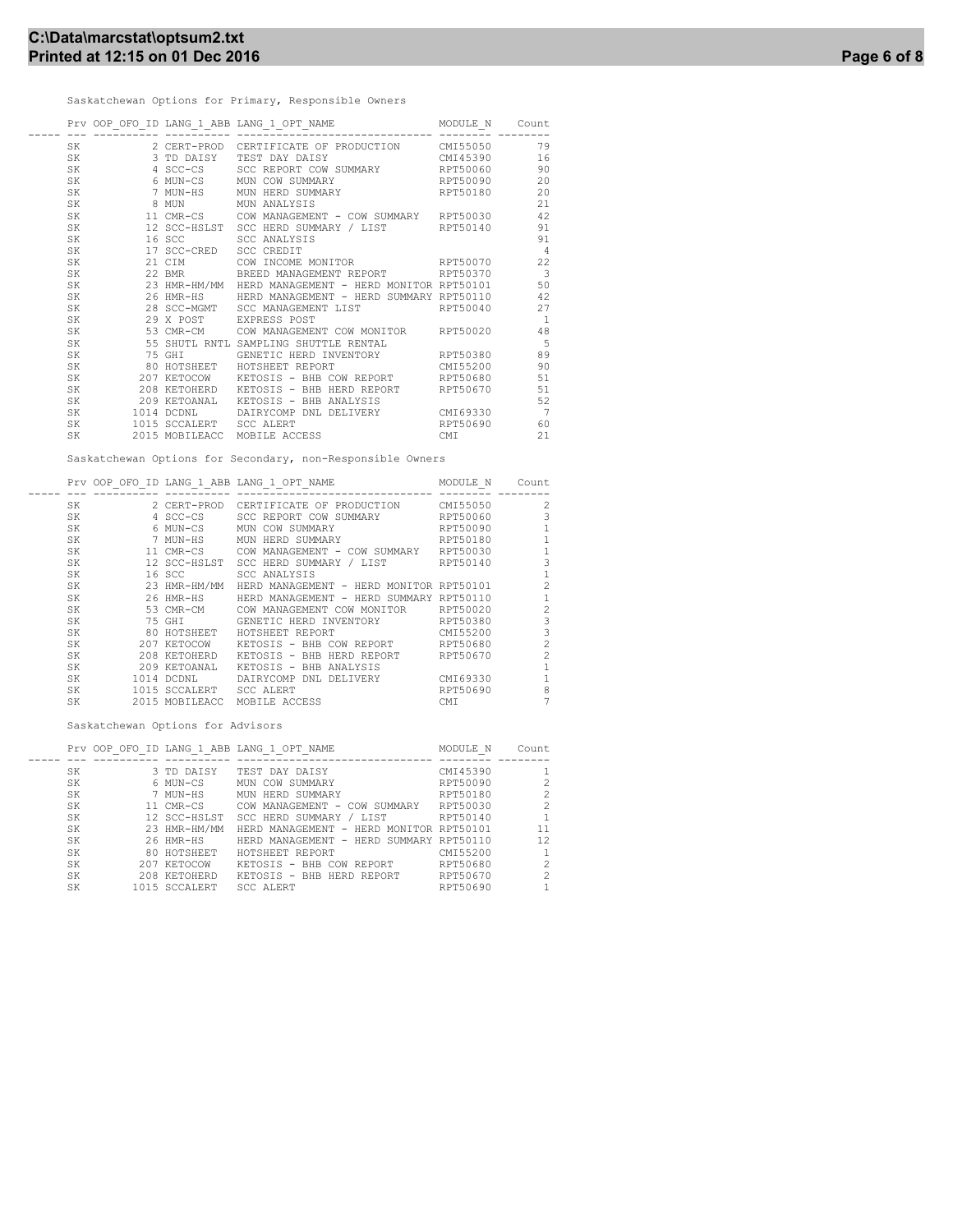Alberta Options for Primary, Responsible Owners

|    |                         | Prv OOP_OFO_ID LANG_1_ABB LANG_1_OPT_NAME MODULE_N               |             | Count                       |
|----|-------------------------|------------------------------------------------------------------|-------------|-----------------------------|
| AB |                         | 2 CERT-PROD CERTIFICATE OF PRODUCTION CMI55050                   |             | 317                         |
| AB | 3 TD DAISY              | TEST DAY DAISY                                                   | CMI45390 45 |                             |
| AB | 4 SCC-CS                | SCC REPORT COW SUMMARY RPT50060                                  |             | 371                         |
| AB |                         | RPT50090<br>6 MUN-CS MUN COW SUMMARY                             |             | 69                          |
| AB |                         | 7 MUN-HS MUN HERD SUMMARY                                        | RPT50180    | 69                          |
| AB |                         | 8 MUN             MUN ANALYSIS                                   |             | 70                          |
| AB |                         | 11 CMR-CS COW MANAGEMENT - COW SUMMARY RPT50030                  |             | 187                         |
| AB |                         | 12 SCC-HSLST SCC HERD SUMMARY / LIST RPT50140                    |             | 382                         |
| AB | 16 SCC 200              | SCC ANALYSIS                                                     |             | 389                         |
| AB | 17 SCC-CRED             | <b>SCC CREDIT</b>                                                |             | 12                          |
| AB |                         | 21 CIM COW INCOME MONITOR RPT50070                               |             | $5^{\circ}$                 |
| AB |                         | 22 BMR BREED MANAGEMENT REPORT RPT50370                          |             | $\overline{9}$              |
| AB |                         | 23 HMR-HM/MM   HERD MANAGEMENT - HERD MONITOR RPT50101           |             | 256                         |
| AB |                         | 26 HMR-HS HERD MANAGEMENT - HERD SUMMARY RPT50110                |             | 132                         |
| AB |                         | RPT50040 20<br>28 SCC-MGMT SCC MANAGEMENT LIST                   |             |                             |
| AB | 53 CMR-CM               | COW MANAGEMENT COW MONITOR RPT50020                              |             | 195                         |
| AB | 55 SHUTL RNTL           | SAMPLING SHUTTLE RENTAL                                          |             | 28                          |
| AB | 75 GHI                  | GENETIC HERD INVENTORY RPT50380                                  |             | 377                         |
| AB |                         | 80 HOTSHEET MOTSHEET REPORT                                      | CMI55200    | 385                         |
| AB |                         | 205 PREGLAB PREG TEST ANALYSIS                                   |             | $\overline{1}$              |
| AB |                         | 206 PREGRPT PREG TEST REPORT                                     | RPT50650    | $\footnotesize\substack{1}$ |
| AB |                         | 207 KETOCOW       KETOSIS  – BHB COW REPORT             RPT50680 |             | 182                         |
| AB |                         | 208 KETOHERD KETOSIS - BHB HERD REPORT RPT50670                  |             | 182                         |
| AB |                         | 209 KETOANAL KETOSIS - BHB ANALYSIS                              |             | 183                         |
| AB |                         | 1012 PEDINFOCD PEDIGREE INFO CD                                  | CMI55213    | - 9                         |
| AB | 1014 DCDNL              | DAIRYCOMP DNL DELIVERY CMI69330 46                               |             |                             |
| AB | 1015 SCCALERT SCC ALERT |                                                                  | RPT50690    | 267                         |
| AB | 2015 MOBILEACC          | MOBILE ACCESS                                                    | CMI         | 81                          |

Alberta Options for Secondary, non-Responsible Owners

|                                                                                              |                                                                                                                                                                                                        | MODULE N                                                                               | Count                                                                                           |
|----------------------------------------------------------------------------------------------|--------------------------------------------------------------------------------------------------------------------------------------------------------------------------------------------------------|----------------------------------------------------------------------------------------|-------------------------------------------------------------------------------------------------|
|                                                                                              |                                                                                                                                                                                                        |                                                                                        |                                                                                                 |
|                                                                                              |                                                                                                                                                                                                        |                                                                                        | 3                                                                                               |
|                                                                                              | TEST DAY DAISY                                                                                                                                                                                         |                                                                                        |                                                                                                 |
|                                                                                              | SCC REPORT COW SUMMARY                                                                                                                                                                                 | RPT50060                                                                               | 4                                                                                               |
|                                                                                              | COW SUMMARY<br>MUN                                                                                                                                                                                     | RPT50090                                                                               |                                                                                                 |
|                                                                                              | MUN HERD SUMMARY                                                                                                                                                                                       | RPT50180                                                                               |                                                                                                 |
|                                                                                              | COW MANAGEMENT - COW SUMMARY                                                                                                                                                                           | RPT50030                                                                               | $\mathfrak{D}$                                                                                  |
|                                                                                              | SCC HERD SUMMARY / LIST                                                                                                                                                                                | RPT50140                                                                               | 4                                                                                               |
|                                                                                              |                                                                                                                                                                                                        |                                                                                        | 4                                                                                               |
|                                                                                              | HERD<br>HERD MANAGEMENT -                                                                                                                                                                              |                                                                                        | 1                                                                                               |
|                                                                                              | COW MANAGEMENT COW MONITOR                                                                                                                                                                             |                                                                                        | 3                                                                                               |
|                                                                                              | GENETIC HERD INVENTORY                                                                                                                                                                                 | RPT50380                                                                               | 4                                                                                               |
|                                                                                              | HOTSHEET REPORT                                                                                                                                                                                        | CMI55200                                                                               | 4                                                                                               |
|                                                                                              | KETOSIS - BHB COW REPORT                                                                                                                                                                               | RPT50680                                                                               | $\overline{c}$                                                                                  |
|                                                                                              | KETOSIS - BHB HERD REPORT                                                                                                                                                                              | RPT50670                                                                               | $\mathfrak{D}$                                                                                  |
| SCCALERT                                                                                     | <b>SCC ALERT</b>                                                                                                                                                                                       | RPT50690                                                                               | 36                                                                                              |
|                                                                                              | MOBILE ACCESS                                                                                                                                                                                          | CMI                                                                                    | 34                                                                                              |
| AB<br>AB<br>AB<br>AB<br>AB<br>AB<br>AB<br>AB<br>AB<br>AB<br>AB<br>AB<br>AB<br>AB<br>AB<br>AB | 2 CERT-PROD<br>3 TD DAISY<br>4 SCC-CS<br>6 MUN-CS<br>7 MUN-HS<br>11 CMR-CS<br>23 HMR-HM/MM<br>26 HMR-HS<br>53 CMR-CM<br>75 GHT<br>80 HOTSHEET<br>207 KETOCOW<br>208 KETOHERD<br>1015<br>2015 MOBILEACC | Prv OOP OFO ID LANG 1 ABB LANG 1 OPT NAME<br>CERTIFICATE OF PRODUCTION<br>12 SCC-HSLST | CMI55050<br>CMT45390<br>HERD MANAGEMENT - HERD MONITOR RPT50101<br>SUMMARY RPT50110<br>RPT50020 |

Alberta Options for Advisors

| OFO<br>OOP.<br>Prv | - T D | T.ANG        | 1 ABB LANG 1 OPT NAME                                      | MODULE N         | Count                                                                                                                  |
|--------------------|-------|--------------|------------------------------------------------------------|------------------|------------------------------------------------------------------------------------------------------------------------|
|                    |       |              |                                                            |                  |                                                                                                                        |
| AB                 |       | 4 SCC-CS     | SCC REPORT COW SUMMARY                                     | RPT50060         | 32                                                                                                                     |
| AB                 |       | 7 MUN-HS     | MUN HERD SUMMARY                                           | RPT50180         | 11                                                                                                                     |
| AB                 |       | 11 CMR-CS    | MANAGEMENT -<br>COW<br>COW<br>SUMMARY                      | RPT50030         | 33                                                                                                                     |
| AB                 |       | 12 SCC-HSLST | SCC HERD SUMMARY / LIST                                    | RPT50140         | 38                                                                                                                     |
| AB                 |       | 23 HMR-HM/MM | HERD MANAGEMENT -<br>HERD                                  | MONITOR RPT50101 | 76                                                                                                                     |
| AB                 |       | 26 HMR-HS    | HERD MANAGEMENT - HERD                                     | SUMMARY RPT50110 | 92                                                                                                                     |
| AB                 |       | 28 SCC-MGMT  | SCC MANAGEMENT LIST                                        | RPT50040         |                                                                                                                        |
| AB                 |       | 53 CMR-CM    | COW MANAGEMENT COW MONITOR                                 | RPT50020         | 37                                                                                                                     |
| AB                 |       | 80 HOTSHEET  | HOTSHEET REPORT                                            | CMT55200         | 22                                                                                                                     |
| AB                 |       | 204 MAST4RPT | MASTITIS 4 REPORT                                          | RPT50530         | $\mathfrak{D}_{1}^{2}(\mathfrak{D}_{1})=\mathfrak{D}_{2}^{2}(\mathfrak{D}_{2})=\mathfrak{D}_{2}^{2}(\mathfrak{D}_{1})$ |
| AB                 |       | 206 PREGRPT  | PREG TEST REPORT                                           | RPT50650         | $\mathfrak{D}$                                                                                                         |
| AB                 |       | 207 KETOCOW  | KETOSIS<br>BHB COW<br>REPORT<br>$\overline{\phantom{m}}$   | RPT50680         | $\mathfrak{D}$                                                                                                         |
| AB                 |       | 208 KETOHERD | <b>BHB</b><br>HERD<br><b>REPORT</b><br><b>KETOSIS</b><br>- | RPT50670         | $\mathfrak{D}$                                                                                                         |